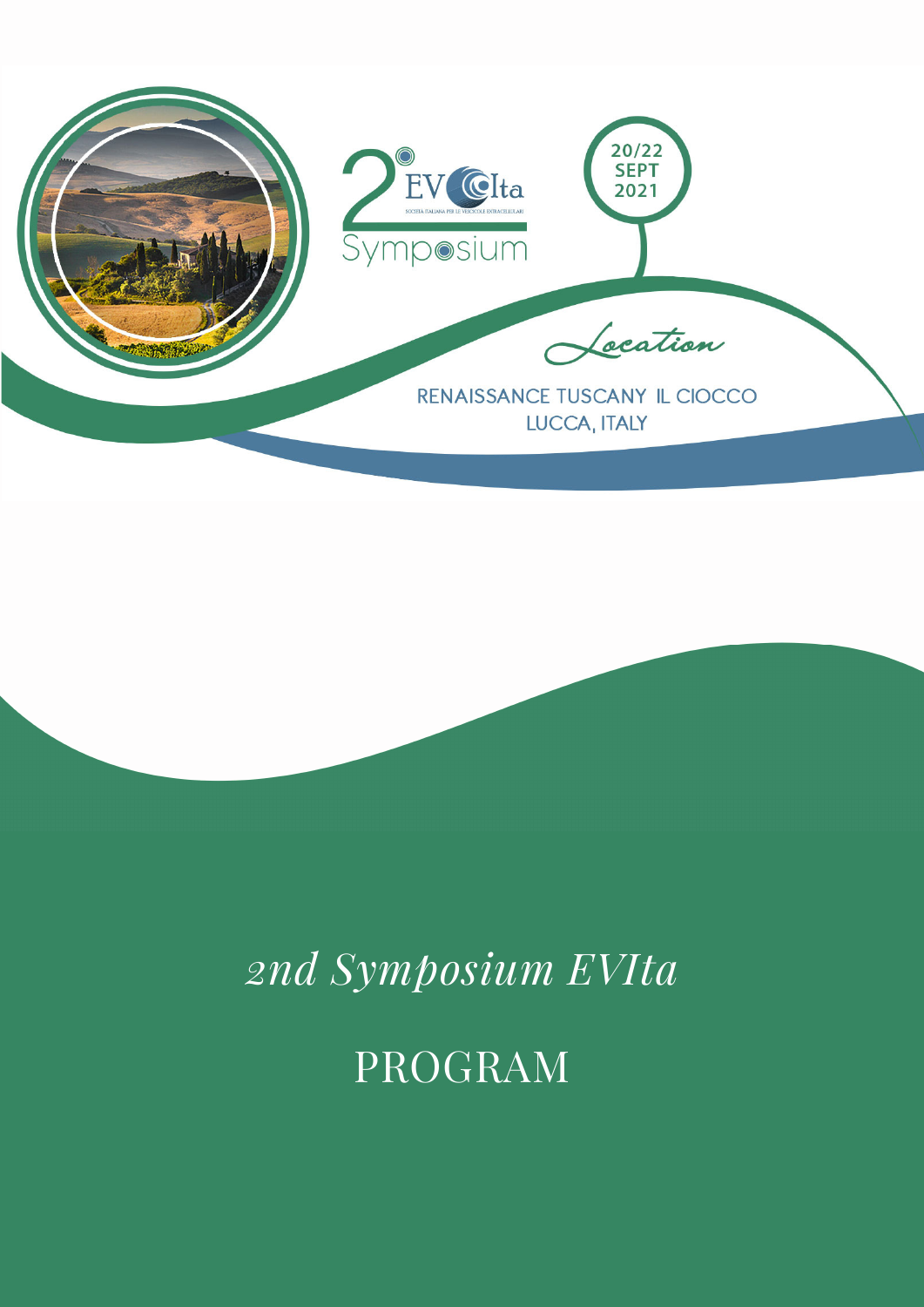

#### Welcome Registration and Welcome coffee 15.00 - 17.00

## Pre-meeting Showcase of International collaborative projects and networks on Extracellular Vesicles. Chairs: Marcella Chiari, Annalisa Radeghieri 16.00 - 17.00

- Opening Ceremony 17.15 - 17.30
- Invited Lecture Session Chairs: Benedetta Bussolati Annalisa Radeghieri 17.30 – 19.00
- Edit I Buzas Interactions of the extracellular vesicle surface 17.30 – 18.00
- Rossella Crescitelli Extracellular vesicles from tissue: optimization of isolation method and their effect on melanoma growth reduction. 18.00 - 18.30
- Riccardo Alessandro Plant EVs: from research to possible therapeutic applications. 18.30 – 19.00
- Round Table New landscapes in EV research and applications Chairs: Benedetta Bussolati- Annalisa Radeghieri and project coordinators. 19.00 - 19.30
- **Dinner** Restaurant "La veranda " 20.15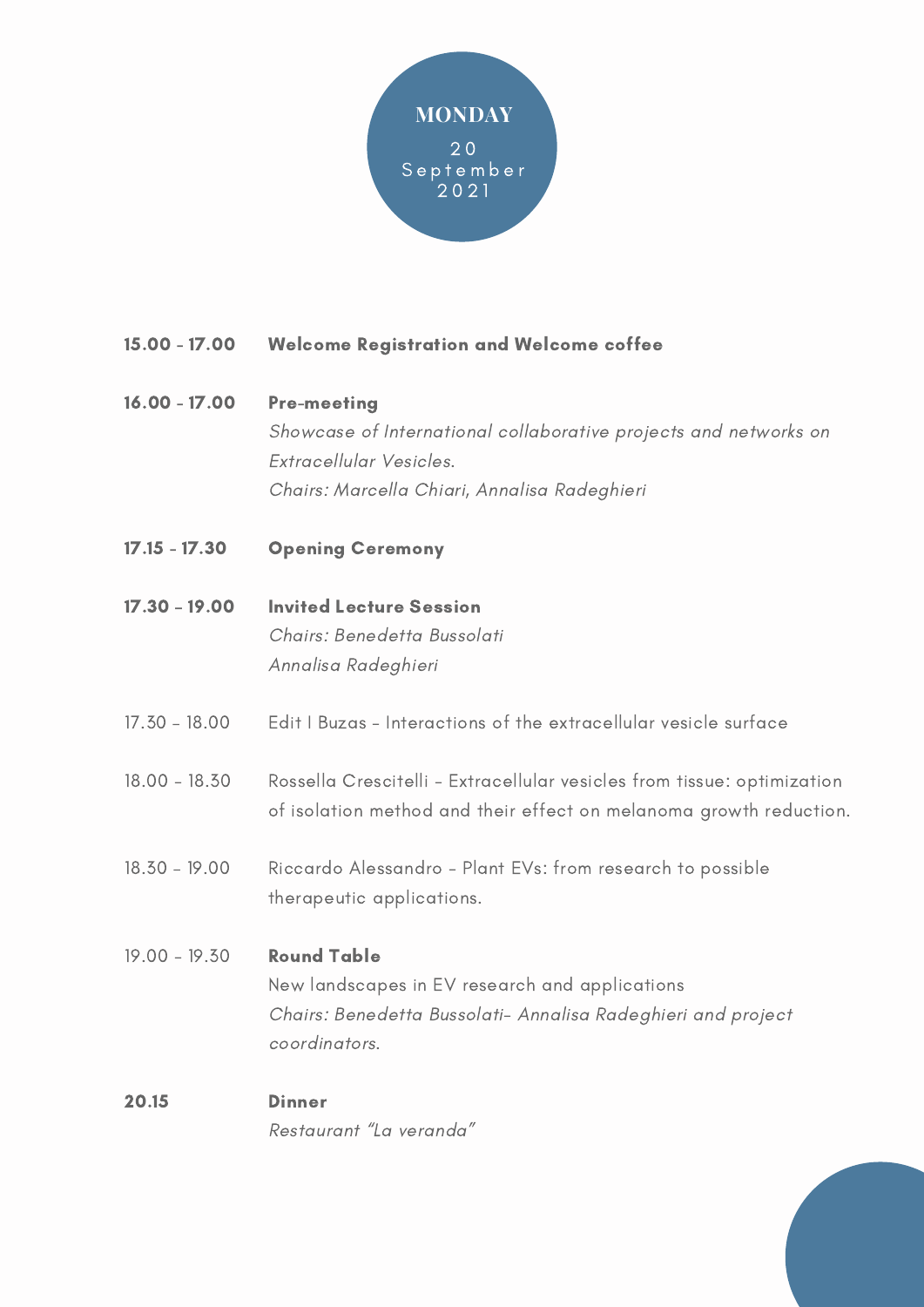

| $9.00 - 9.30$ | <b>Invited Lecture</b>                                     |
|---------------|------------------------------------------------------------|
|               | Chairs: Stefania Bruno, Lorenza Lazzari                    |
|               | Bernd Giebel - Mesenchymal Stem Cell-derived Extracellular |
|               | Vesicles: a Potential New Tool in Regenerative Medicine.   |
|               |                                                            |

### Oral presentations - EV isolation and characterization. Chairs: Stefania Bruno, Lorenza Lazzari  $9.30 - 10.45$

Dario Brambilla - INDEX: development of an integrated platform to provide EV-based liquid biopsy for lung cancer. Ramila Mammadova - Identification of viral particles copurifying with tomato-derived nanovesicles by shotgun proteomics. Giorgia Adamo - Extracellular vesicles from microalgae: antioxidant bioactivity and cellular uptake studies. Andrea Zendrini - Specific antithrombin glycoforms adsorb onto plasma extracellular vesicles.

Coffee break 10.45 - 11.15

### Oral presentations - EV biomarkers and therapeutics. Chairs: Marina Cretich, Gabriella Pocsfalvi 11.15 – 12.45

Orazio Fortunato - Circulating extracellular vesicles as biomarkers of response for immune-checkpoint inhibitors in advanced NSCLC. Manuela Basso - Decoding distinctive features of plasma extracellular vesicles in amyotrophic lateral sclerosis. Ambra Costa - Human amniotic fluid stem cell-extracellular vesicles support cardiomyocyte renewal. Mario Barilani - Human induced pluripotent stem cells as inexhaustible source of extracellular vesicles for acellular therapy. Loredana Casalis - Extracellular vesicle-model membranes interaction: a non-total fusion mechanism.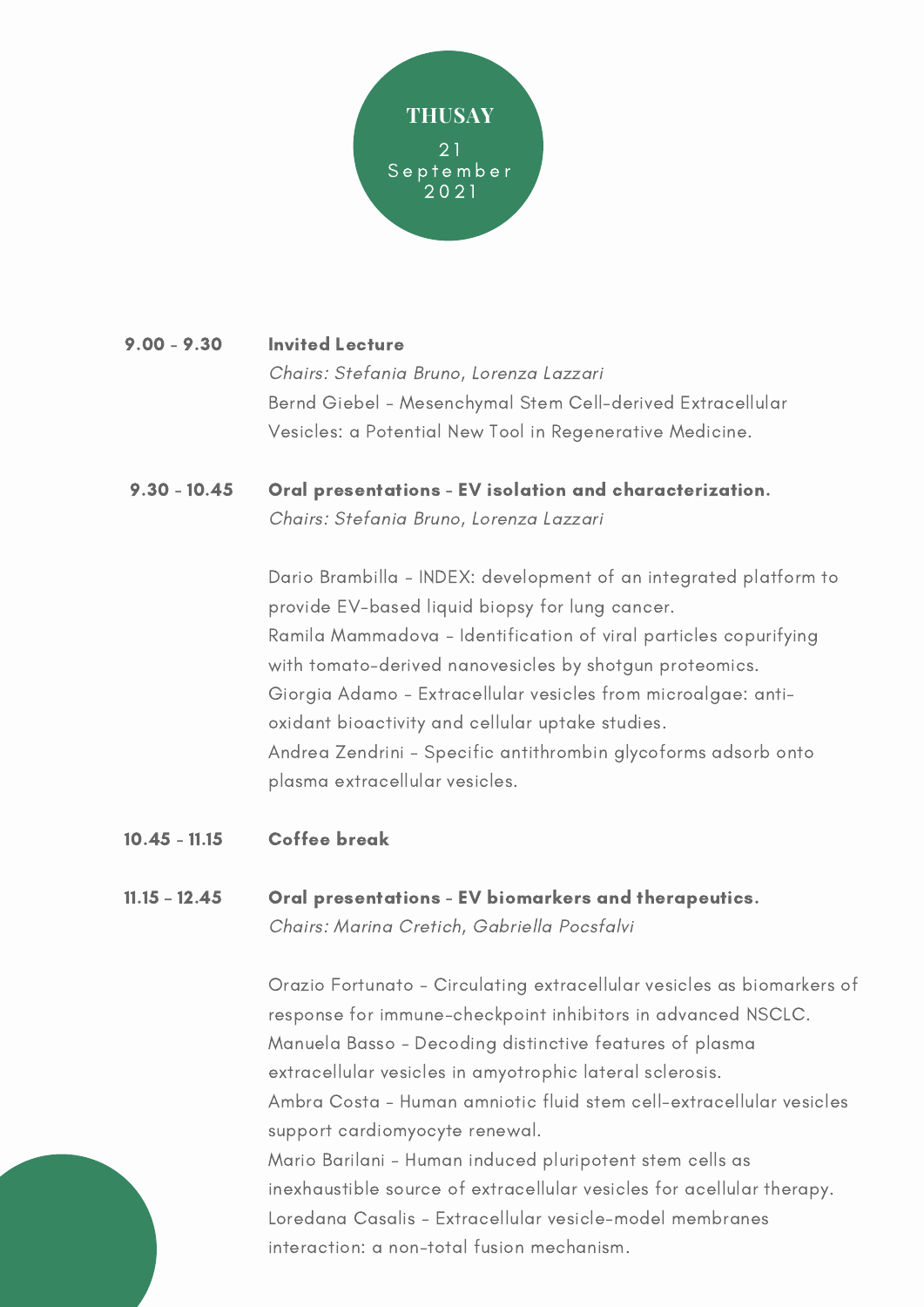| $13.00 - 14.30$ | Lunch<br>Restaurant "La veranda"                                                                                                                                                     |
|-----------------|--------------------------------------------------------------------------------------------------------------------------------------------------------------------------------------|
| $14.30 - 16.00$ | Poster Session 1 - from n. 1 to n. 37<br><b>Coffee break</b>                                                                                                                         |
| $16.00 - 17.00$ | <b>Sponsor Session</b>                                                                                                                                                               |
| 16.00           | Beckman Coulter - Pure preparations, proven reagents and accurate<br>characterizations -<br>2021 update on BEC LS solutions supporting Exosomes &<br>Extracellular Vesicles research |
| 16.12           | Alfatest - Are we facing Exosomes?                                                                                                                                                   |
| 16.22           | Schaefer South-est Europe - Extracellular Vesicles: Automating your<br>Research for Isolation and Accurate Single Particle<br>Characterization.                                      |
| 16.32           | Particle Metrix GmbH - Improvements in fluorescent Nanoparticle<br>Tracking Analysis: Reliable characterization of Extracellular Vesicles                                            |
| 16.42           | Luminex Corp - High resolution flow cytometric analysis of<br>extracellular vesicles with the Luminex Amnis-Cellstream Instrument                                                    |
| 16.52           | ONI - Oxford Nanoimaging - Single-molecule imaging of<br>extracellular vesicles below the diffraction limit                                                                          |

Oral presentations. 17.00 - 18.15

Chairs: Cristina Grange, Nunzio Iraci.

## Session 1- EVs and COVID-19.

Balbi Carolina - Circulating extracellular vesicles are endowed with enhanced procoagulant activity in SARS-CoV-2 infection. Roberta Verta - Generation of spike-extracellular vesicles (S-EVs) as a tool to mimic SARS-CoV-2 interaction with host cells.

## Session 2- Model systems.

Pamela Santonicola - Caenorhabditis elegans as model system to study EV bioactivity and biodistribution in vivo. Ferrari Luca - Extracellular vesicles carrying human endogenous retroviruses as modulators of immune response after environmental stimuli: functional studies in the zebrafish model.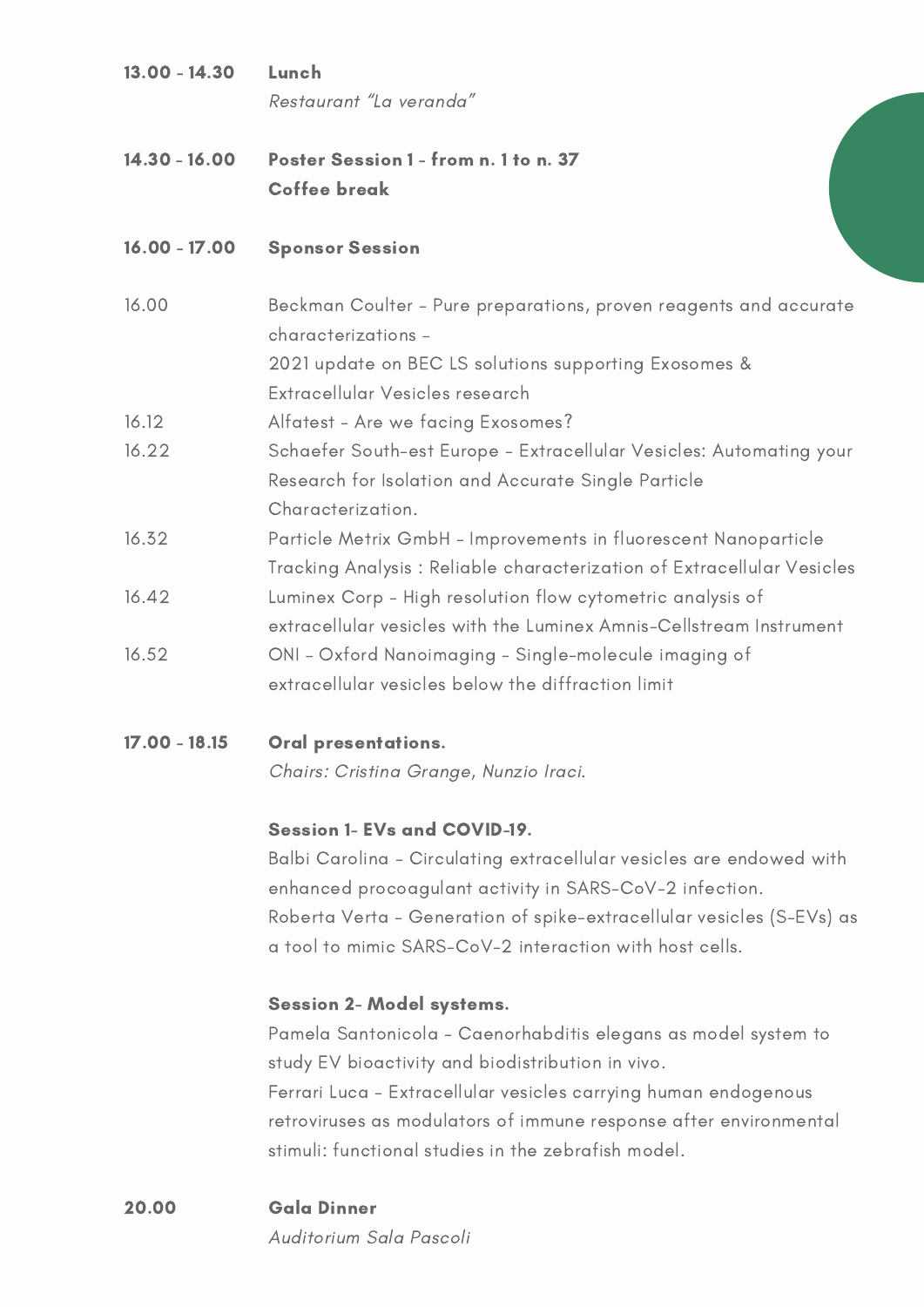

#### General assembly EVIta members 8.30 - 9.30

### Oral presentations - EVs in pathogenesis of diseases.  $9.30 - 11.00$

Chairs: Marina Camera, Maria Felice Brizzi

Loredana Leggio - Astrocyte-derived extracellular vesicles from specific brain regions rescue apoptosis and preserve mitochondrial function in a cellular model of Parkinson ' s disease. Silvia Picciolini - Evaluation of neural extracellular vesicles release after the inhibition of neutral sphingomyelinase in acute brain injury. Serena Maggio - Pro-inflammatory activity of extracellular vesicles released by senescent-like muscle cells. Noemi Torriero - The role of oxygen tension on 3D Neuroblastoma spheroids and their shredded exosomes: could hypoxic exosomes modulate Mesenchymal Stem Cells behavior? Malvina Koni - nEVs increase tumor metastasis in a 4T1 mouse triplenegative breast cancer (TNBC) model.

- Poster session 2- from n. 38 to n. 76 Coffee break 11.30 – 12.00
- Final lecture 12.30 - 13.00

Chair: Antonella Bongiovanni. Dolores Di Vizio - Heterogeneity of Extracellular Vesicles in Interferon Pathway Activation

- Wrap up, awards and closing remarks. 13.00 - 13.30
- Lunch Restaurant "La veranda " 13.30